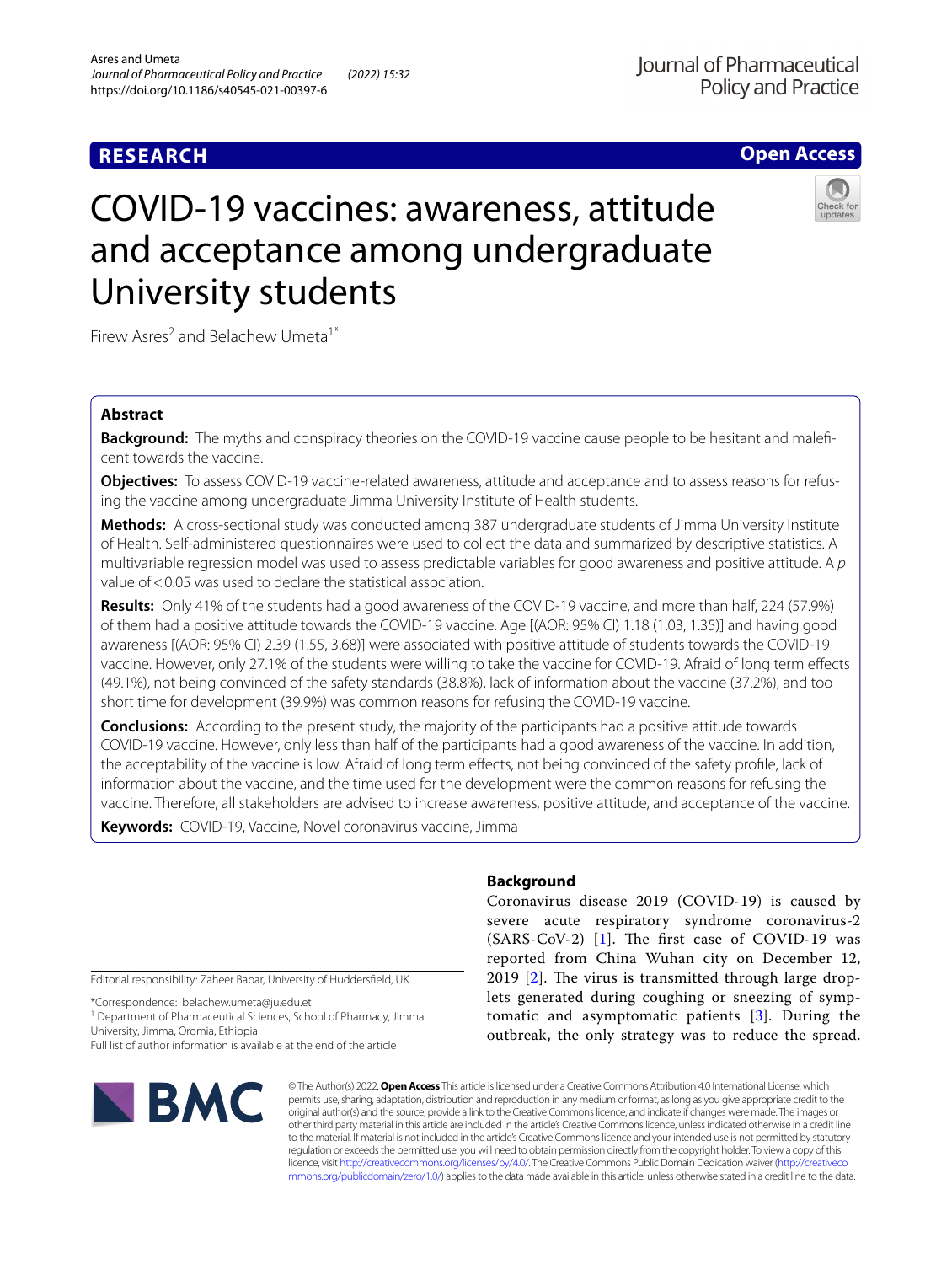Wearing masks, alcohol-based hand sanitizer, social distancing, travel restrictions, school closures, and partial or complete lockdowns were used as the prevention strategy [[4](#page-6-3)]. So far, they were able to slow the disease progression.

On March 11, 2020, the World Health Organization declared the outbreak a pandemic [\[5\]](#page-6-4). Since its emergency, the pandemic has spread rapidly, resulting in a global health, social, economic, and political crisis [\[6](#page-6-5)]. Political scientists cannot eradicate the virus or cure the disease. However, the impact of COVID-19 will ultimately be determined by politics. Currently, there is welldeveloped scientifc knowledge of crisis policy in specifc areas, such as fnance, energy, natural disasters and pandemics  $[7]$  $[7]$ . The interpretation and response of a pandemic have always been a political act as the decision to impose border control, quarantine the population, public information management, and take an attitude towards others is never freed from such things. Political and medical leaders of governments, national agencies, and international organizations, such as the World Health Organization (WHO) manage data and fgures to control the pandemic [[8\]](#page-6-7).

The virus has infected people in over 220 countries. More than 213,345,924 people were infected, and 4,454,131 deaths were reported on August 24, 2021.

Myths and conspiracies about the vaccination are proliferating, putting the community in a bind. Myths and conspiracies may create apprehension and malice toward the COVID-19 vaccination. Vaccine hesitancy was named one of the top ten worldwide dangers to public health by the World Health Organization [\[8,](#page-6-7) [9](#page-6-8)]. Three factors influence vaccine acceptance. These are confdence, convenience, and complacency [[10\]](#page-6-9). Confdence is trust in the safety, efficacy, delivery system, and policymakers [[11](#page-6-10)]. Many people doubt safety, and it is challenging for healthcare providers, policymakers, community leaders, and governments  $[12-14]$  $[12-14]$  $[12-14]$ . The relative ease of availability to the vaccine is vaccination convenience [[15\]](#page-6-13). Vaccine complacency is a low recognized risk of vaccine-preventable illness and unfavorable attitudes about vaccines.

AP-NORC poll in the United States reported only 50% of Americans were willing to take the COVID-19 vaccination, 31% were unsure, and 20% refused the vaccine [[16\]](#page-6-14). Another study found that around 58% were willing to take the vaccination, 32% were unsure, and 11% did not intend to be vaccinated  $[17]$ . The other study reported 67% of Americans were willing to accept the vaccine [\[18](#page-6-16)]. The study in selected Universities of Northeast Ethiopia revealed 69.3% of the participants were intended to be vaccinated as soon as the vaccine was available  $[19]$ . The other study conducted in China reported that 91.3% of the participants accepted the vaccine [\[20\]](#page-6-18).

The COVID-19 Vaccines Global Access (COVAX) facility strives to deliver a minimum of 2 billion doses of the vaccine to concerned countries of the world in 2021, which includes at least 1.3 billion doses funded by donors to the 92 lower income countries. COVAX facility allocated 7,620,000 doses of COVID-19 vaccine for Ethiopia and about 2,184,000 doses imported by the time the study was conducted.

Ethiopia started vaccinations on March 20 and has only immunized a fraction of the population. As the Ministry of Health plans, 20% of the population in Ethiopia will be vaccinated by the end of 2021. However, it is critical to comprehend the awareness, attitude, and willingness to accept the vaccine. Therefore, assessing awareness, attitude, acceptance and the reasons for refusal will aid in developing and implementing an efective pandemiccontrol strategy  $[1]$  $[1]$ . Therefore, the study aimed to assess Jimma University undergraduate institute of health students awareness, attitudes, acceptance, and the reasons for refusing the vaccine.

#### **Methods**

#### **Setting and period**

The study was conducted at Jimma University. Jimma University is located in Jimma city 350 km Southwest of Addis Ababa, the capital city of Ethiopia. Jimma University is one of the largest and comprehensive public research Universities in Ethiopia. Jimma University Institute of Health has three faculties. These are Health Sciences, Medical science, and Public Health.

#### **Study design**

A cross-sectional study design was employed.

#### **Sample size and sampling technique**

The sample size was determined using the single population proportion formula:  $n = Z^2 P(1-P)/d^2$ , where  $P = 0.5$ (50%) and *Z*=1.96 (95% CI), degree of error=5% and non-respondent rate=5%. Finally, after adding a 5% nonresponse rate  $(384+19)$ , the total sample size was 403. Students were selected randomly.

#### **Study population**

Randomly selected undergraduate students of Jimma University Institute of Health were included in the study. Students who were unwilling to participate and unable to give the required information were excluded from the study.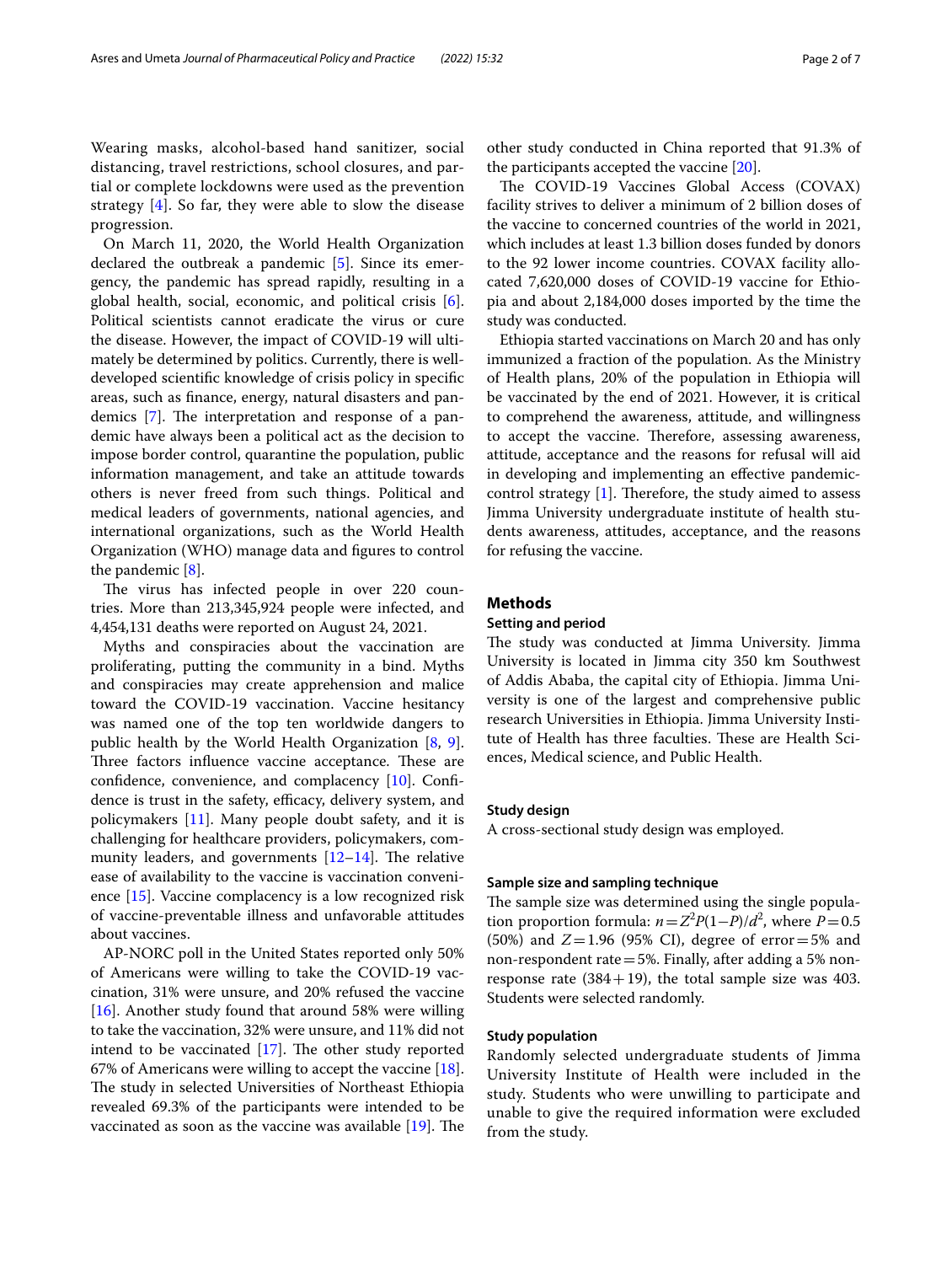<span id="page-2-0"></span>**Table 1** Sociodemographic characteristics of participants

| <b>Characteristics</b> | Frequency (%)    |  |  |
|------------------------|------------------|--|--|
| Age (mean $\pm$ SD)    | $21.97 \pm 1.63$ |  |  |
| Sex                    |                  |  |  |
| Male                   | 252 (65.1)       |  |  |
| Female                 | 135 (34.9)       |  |  |
| Religion               |                  |  |  |
| Muslims                | 81 (20.9)        |  |  |
| Orthodox               | 151 (39.0)       |  |  |
| Protestant             | 132 (34.1)       |  |  |
| Others                 | 23(5.9)          |  |  |
| Department             |                  |  |  |
| Medicine               | 108 (27.9)       |  |  |
| Medical laboratory     | 81 (20.9)        |  |  |
| Pharmacy               | 70 (18.1)        |  |  |
| Health officer         | 39 (10.1)        |  |  |
| Nursing                | 31(8.0)          |  |  |
| Anesthesia             | 29 (7.5)         |  |  |
| Environmental health   | 20(5.2)          |  |  |
| Midwifery              | 9(2.3)           |  |  |
| Year of study          |                  |  |  |
| 2nd                    | 159 (41.1)       |  |  |
| 3rd                    | 89 (23.0)        |  |  |
| 4th                    | 102 (26.4)       |  |  |
| 5th                    | 26(6.7)          |  |  |
| 6th                    | 11(2.8)          |  |  |
| Residency              |                  |  |  |
| Urban                  | 280 (72.4)       |  |  |
| Rural                  | 107 (27.6)       |  |  |

#### **Data collection tools and technique**

A structured questionnaire was adopted from previous studies  $[17, 21]$  $[17, 21]$  $[17, 21]$  $[17, 21]$  $[17, 21]$ . The questionnaire was prepared in English. The questionnaire consists of the following parts.

Sociodemographic characteristics: age, sex, religion, department, year of study and area of origin.

Awareness towards COVID-19 vaccines: ever heard of about COVID-19 vaccine, where you get COVID-19 vaccine-related information, COVID-19 vaccines are efective, overdose of COVID-19 vaccines are dangerous, COVID-19 vaccines might cause allergic reaction and COVID-19 vaccines might increase autoimmune disease.

Attitude towards COVID-19 vaccines: I believe a vaccine can help control the spread of COVID-19, if I knew I had been infected with COVID-19 before, I will get the vaccine if it is available, when everyone else is vaccinated against COVID-19, then I do not have to get vaccinated, the COVID-19 vaccine is essential for us, the newly discovered COVID-19 vaccine is safe, I will take COVID-19 vaccine without any hesitation, I will also encourage my family/friends/relatives to get vaccinated, it is not possible to reduce the incidence of COVID-19 without vaccination, the COVID-19 vaccine should be distributed equally to all of us.

Willingness to take vaccine: do you take COVID-19 vaccine if freely available for students?

Reasons for refusing the vaccine: too short a time for development and testing, not convinced of the safety standards of vaccine, afraid of long-term efects, harmful substance in the vaccine, vaccine causing COVID-19, vaccine will not help, it is not efective, not safe with lower efficacy, I want to build my immunity/I prefer other ways of protection, do not trust system/ something that nobody knows about, vaccine not reliable, doubts about the vaccine due to short time for development, do not believe COVID-19 is a threat, COVID-19 is overrated, no vaccine is needed, It is biological weapon, I am not a guinea pig, I would not like to be like who frst took it, do not have enough information about vaccine, political game, the vaccine is a moneymaking venture.

#### **Outcome variable measurement**

The measurement of awareness and attitude was adopted from previous researches [[19,](#page-6-17) [20](#page-6-18), [23\]](#page-6-20). Six yes/ no items were included as awareness assessment tools. The correct response was recorded as 1 and 0 for incorrect. The maximum score was 6, and the minimum score was 0. The Awareness was categorized as good or poor. Participants scoring mean or more were categorized as they have good awareness and vice versa.

The attitude section contains eight  $(8)$  yes/no items. The correct answer was recorded as  $1$ , and  $0$  for the incorrect. The maximum score was 8, and the minimum was 0. In addition, the attitude was categorized as a positive and negative attitude similarly to awareness classifcation.

#### **Data processing and analysis**

The data were entered and cleaned using Epi Info 3.1 software and exported to SPSS version 26 for further analysis. Descriptive statistics were used for describing and summarizing the data and chi-square was used to pin out the association of the dependent variable with the independent variables. A multivariable logistic regression model was performed to determine factors associated with the awareness and attitude of participants towards the COVID-19 vaccine. A variable with a *p* value of less than 0.25 in binary logistic regression was eligible for multivariable logistic regression. *p* value < 0.05 was used to declare the signifcant association.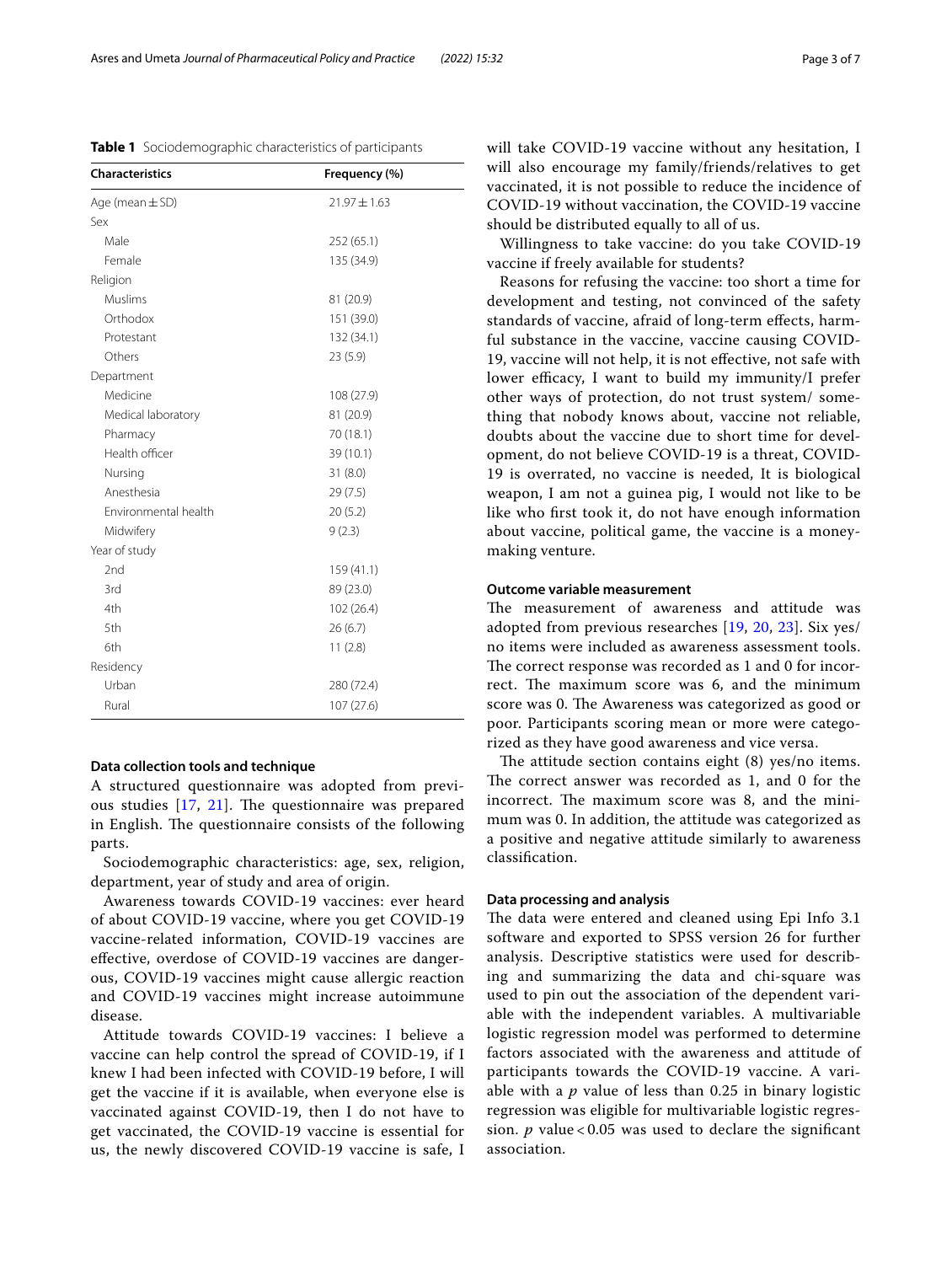| <b>Variables</b>            | Awareness status | Sig  |       |  |
|-----------------------------|------------------|------|-------|--|
|                             | Good             | Poor |       |  |
| Sex                         |                  |      |       |  |
| Male                        | 98               | 154  | 0.230 |  |
| Female                      | 61               | 74   |       |  |
| Department                  |                  |      |       |  |
| Medicine                    | 43               | 65   | 0.481 |  |
| Medical laboratory          | 30               | 51   |       |  |
| Pharmacy                    | 33               | 37   |       |  |
| Health officer              | 16               | 23   |       |  |
| Nursing                     | 13               | 18   |       |  |
| Anesthesia                  | 13               | 16   |       |  |
| <b>Fnvironmental health</b> | 5                | 15   |       |  |
| Midwifery                   | 6                | 13   |       |  |
| Year of study               |                  |      |       |  |
| 2nd                         | 55               | 104  | 0.002 |  |
| 3rd                         | 28               | 61   |       |  |
| 4th                         | 57               | 45   |       |  |
| 5th                         | 14               | 12   |       |  |
| 6th                         | 5                | 6    |       |  |
| Place of residency          |                  |      |       |  |
| Urban                       | 120              | 160  | 0.252 |  |
| Rural                       | 39               | 68   |       |  |
| Religion                    |                  |      |       |  |
| <b>Muslims</b>              | 36               | 45   | 0.447 |  |
| Orthodox                    | 67               | 84   |       |  |
| Protestant                  | 48               | 84   |       |  |
| Others                      | 8                | 15   |       |  |

<span id="page-3-0"></span>**Table 2** COVID-19 vaccine awareness among Jimma University Institute of Health students

#### <span id="page-3-1"></span>**Table 3** Attitude of participants towards the COVID-19 vaccine

| <b>Variables</b>     | Attitude status | Sig            |       |  |
|----------------------|-----------------|----------------|-------|--|
|                      | Positive        | Negative       |       |  |
| Sex                  |                 |                |       |  |
| Male                 | 147             | 105            | 0.806 |  |
| Female               | 77              | 58             |       |  |
| Department           |                 |                |       |  |
| Medicine             | 63              | 45             |       |  |
| Medical laboratory   | 54              | 27             |       |  |
| Pharmacy             | 32              | 38             |       |  |
| Health officer       | 20              | 19             | 0.196 |  |
| Nursing              | 18              | 13             |       |  |
| Anesthesia           | 19              | 10             |       |  |
| Environmental health | 11              | 9              |       |  |
| Midwifery            | $\overline{7}$  | $\overline{2}$ |       |  |
| Year of study        |                 |                |       |  |
| 2nd                  | 83              | 76             |       |  |
| 3rd                  | 51              | 38             | 0.157 |  |
| 4th                  | 68              | 34             |       |  |
| 5th                  | 14              | 12             |       |  |
| 6th                  | 8               | 3              |       |  |
| Place of residency   |                 |                |       |  |
| Urban                | 161             | 119            | 0.806 |  |
| Rural                | 63              | 44             |       |  |
| Religion             |                 |                |       |  |
| Muslims              | 51              | 30             |       |  |
| Orthodox             | 86              | 65             | 0.60  |  |
| Protestant           | 76              | 56             |       |  |
| Others               | 11              | 12             |       |  |

#### **Ethical considerations**

A permission letter was obtained from the School of Pharmacy, Jimma University. The work was done as the duty of workers to advise students. Verbal consent was obtained from the participants after the purpose and methods of the study had been explained in detail. All of their responses were kept confdential and anonymous.

### **Results**

#### **Sociodemographic characteristics of participants**

The response rate of the study was 96.03% (387/403). More than half, 252 (65.1%) of the participants were males, and the age (mean $\pm$ SD) was 21.97 $\pm$ 1.67. Around 39% of the participants were followers of the Orthodox religion. 108 (27.9%) of the participants were medicine students, and 41.1% were 2nd year students. The majority, 72.4% of them comes from urban parts of the country (Table [1\)](#page-2-0).



# <span id="page-3-2"></span>**Awareness of students about COVID‑19 vaccine**

The awareness score (mean  $\pm$  SD) of the participants was  $3.34 \pm 1.30$ . One hundred and fifty-nine, 159 (41.1%) of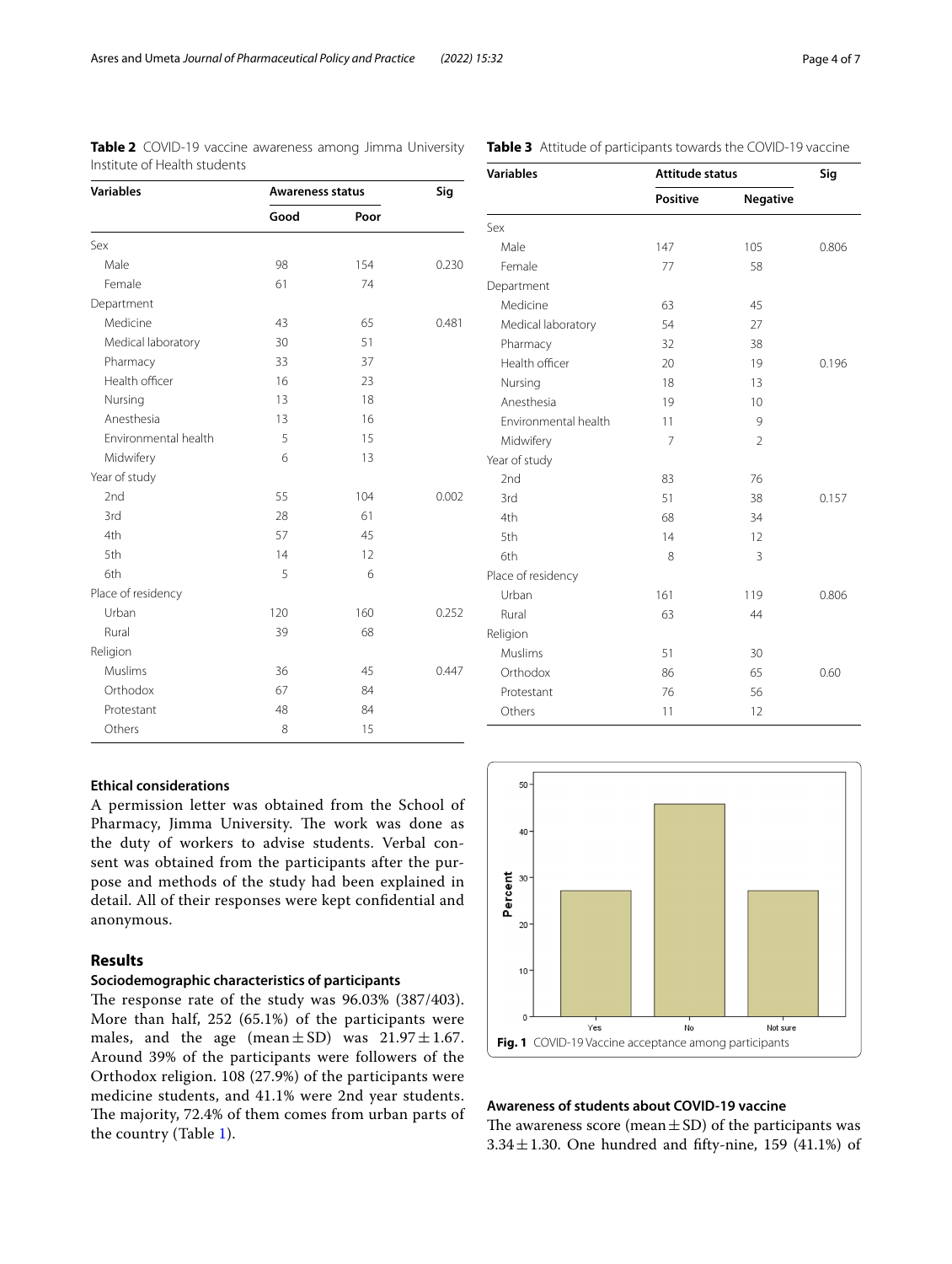<span id="page-4-0"></span>

|  | <b>Table 4</b> Factors associated with knowledge and attitude of participants towards COVID-19 vaccine |  |  |  |  |
|--|--------------------------------------------------------------------------------------------------------|--|--|--|--|
|--|--------------------------------------------------------------------------------------------------------|--|--|--|--|

| Sociodemographic Awareness<br>characteristics |                     |         | AOR (95% CI)      | Attitude COR (95% CI) |         | AOR (95% CI)         |
|-----------------------------------------------|---------------------|---------|-------------------|-----------------------|---------|----------------------|
|                                               | <b>COR (95% CI)</b> | p-value |                   | <b>COR (95% CI)</b>   | p-value |                      |
| Sex                                           |                     |         |                   |                       |         |                      |
| Male                                          |                     |         | 1                 | 1.05(0.69, 1.61)      | 0.806   |                      |
| Female                                        | 1.30 (0.85, 1.98)   | 0.231   | 1.39 (0.90, 2.14) |                       |         |                      |
| Age                                           | 1.11 (0.98, 1.26)   | 0.099   | 1.10 (0.96, 1.27) | 1.20(1.05, 1.37)      | 0.007   | $1.18(1.03, 1.35)^*$ |
| Department                                    |                     |         |                   |                       |         |                      |
| Health sciences <sup>a</sup>                  |                     |         |                   |                       |         |                      |
| others <sup>b</sup>                           | 0.93(0.59, 1.46)    | 0.752   |                   | 1.03(0.65, 1.61)      | 0.911   |                      |
| Year of study                                 |                     |         |                   |                       |         |                      |
| $1 - 4$                                       |                     |         |                   |                       |         |                      |
| >4                                            | 1.58 (0.80, 3.12)   | 0.185   | 1.35 (0.64, 2.83) | 1.08(0.54, 2.14)      | 0.838   |                      |
| Religion                                      |                     |         |                   |                       |         |                      |
| Christians                                    |                     |         |                   |                       |         |                      |
| Muslims                                       | 1.19 (0.73, 1.95)   | 0.49    |                   | 1.31 (0.79, 2.16)     | 0.298   |                      |
| Place of residency                            |                     |         |                   |                       |         |                      |
| Urban                                         | 1.31 (0.83, 2.07)   | 0.252   |                   |                       |         |                      |
| Rural                                         |                     |         |                   | 1.06(0.67, 1.66)      | 0.806   |                      |
| Awareness status                              |                     |         |                   |                       |         |                      |
| Good                                          |                     |         |                   | 2.47 (1.61, 3.79)     | < 0.001 | 2.39 (1.55, 3.68)*   |
| Poor                                          |                     |         |                   |                       |         |                      |

<sup>a</sup> Students of Pharmacy, medical laboratory, nursing, anesthesia, environmental health <sup>b</sup>Dentistry, health officer and medicine students. \*significance

participants had a good awareness of COVID-19 vaccines. Chi-square performed indicated the association of year of study with awareness towards the COVID-19 vaccine (Table [2\)](#page-3-0).

#### **Attitude of students towards COVID‑19 vaccine**

The attitude score (mean $\pm$ SD) of the participants was  $4.02 \pm 2.47$ . Two hundred and twenty-four, 224 (57.9%) of the participants have a positive attitude towards the COVID-19 vaccines (Table [3\)](#page-3-1).

#### **COVID‑19 vaccine acceptance among participants**

Only 27.1% of participants have expressed their willingness to take the COVID-19 vaccine, and 45.7% of students were unwilling to have the COVID-19 vaccine (Fig. [1\)](#page-3-2).

#### **Reasons for refusing COVID‑19 vaccine**

The participants were listed different factors for refusing to take the COVID-19 vaccine. From these: afraid of long-term effects, not convinced of the safety standards of vaccine, do not have enough information about the vaccine and too short time for development were some of them (Table [3\)](#page-3-1).

#### **Factors associated with awareness and attitude of students towards the COVID‑19 vaccine**

No signifcant diference was observed among Jimma University Institute of Health students regarding their awareness of COVID-19 vaccines. However, there is a relationship between the age of students and attitude towards the COVID-19 vaccines (95% CI 1.03, 1.35) (Table [4\)](#page-4-0).

## **Discussion**

The availability and efficacy of the COVID-19 vaccine are vital to control the pandemic. Policymakers and health authorities must ensure acceptance and trust from the community and healthcare workers, because hesitation and delay may result in vaccination refusal. These could lead to devastating efects on public health and hinder the healthcare system's ability to accommodate the challenges of the pandemic. Community awareness, attitude and acceptance afect public health and the healthcare system to withstand the challenges of the pandemic [\[22](#page-6-21)]. Vaccination is an efective way of controlling infectious diseases. However, the success is challenged by individuals and groups who choose to delay or refuse vaccines. Vaccine hesitancy is one cause for decreasing vaccine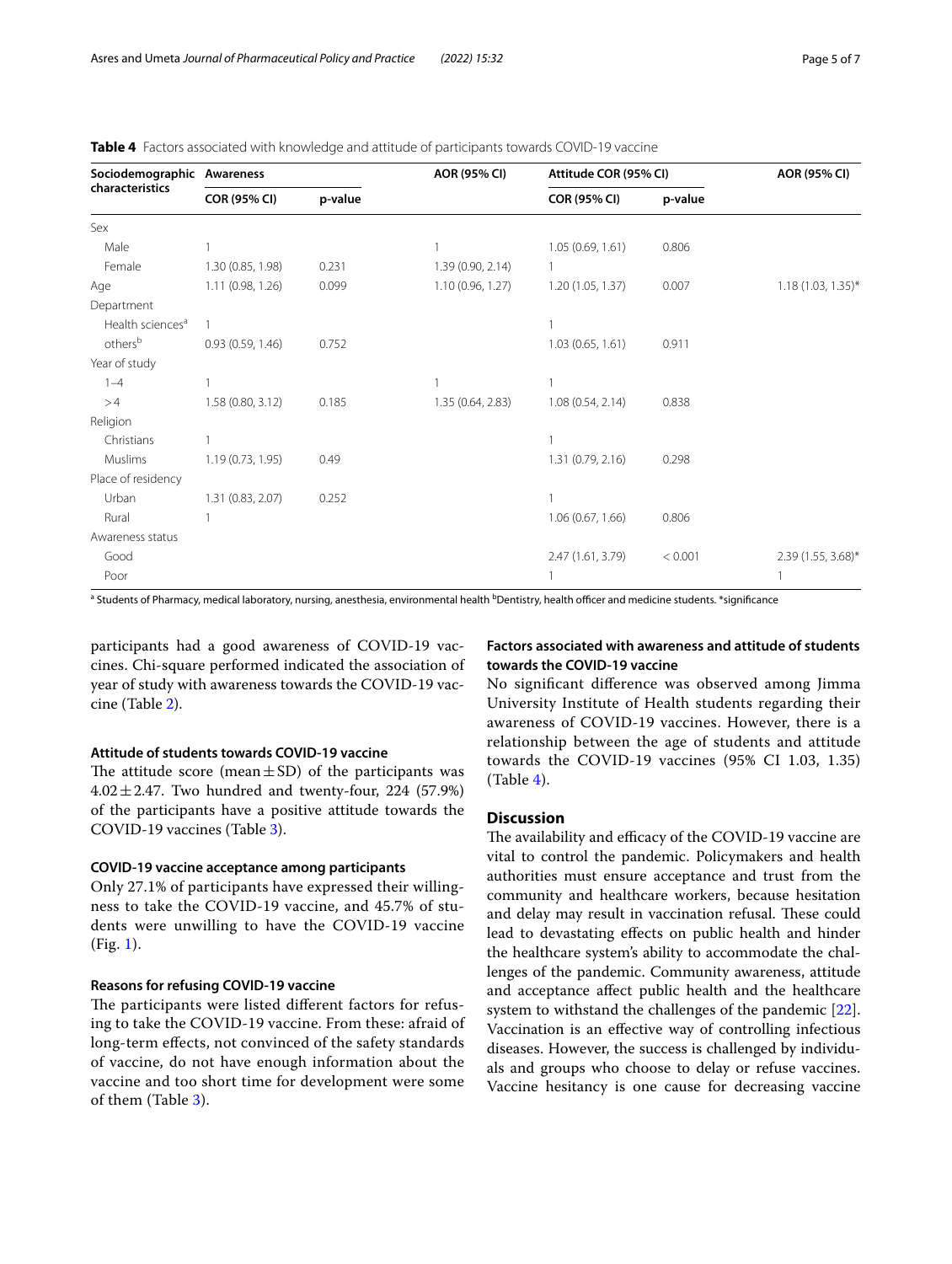#### <span id="page-5-0"></span>**Table 5** Participants reasons for refusing the COVID-19 vaccine

| Reasons for refusing to take COVID-19 vaccine                     | Frequency (%) |
|-------------------------------------------------------------------|---------------|
| To short time for development                                     | 131 (33.9)    |
| Not convinced of the safety standards of vaccine                  | 150 (38.8)    |
| Afraid of long-term effects                                       | 191 (49.1)    |
| Harmful substance in vaccine                                      | 104 (26.9)    |
| Vaccine causing COVID-19                                          | 47(12.1)      |
| Vaccine will not help, it is not effective                        | 46 (11.9)     |
| Not safe with lower efficacy                                      | 57 (14.7)     |
| I want to build my own immunity/I prefer other ways of protection | 89(23)        |
| Do not trust system/something that nobody knows about             | 109 (28.2)    |
| Vaccine not reliable                                              | 71(18.3)      |
| Doubts about the vaccine, due to short time for development       | 123 (31.8)    |
| Do not believe COVID-19 is a threat                               | 35(9.0)       |
| COVID-19 is overrated, no vaccine is needed                       | 26(6.7)       |
| It is Biological weapon                                           | 68 (16.8)     |
| I am not a guinea pig                                             | 47(12.1)      |
| I would not like to be like who first took it                     | 38(9.8)       |
| Do not have enough information about vaccine                      | 144 (37.2)    |
| Political game                                                    | 118(30.5)     |
| Vaccine is a money-making venture                                 | 49 (12.7)     |

coverage and increasing the risk of vaccine-preventable disease outbreaks and epidemics [\[23](#page-6-20)].

According to the present study, only less than half of participants had a good awareness of the COVID-19 vaccine. The result was comparable with the study conducted on the web in Ethiopia reporting 40.8% of the participants had a good awareness of the COVID-19 vaccine [[25](#page-6-22)]. However, the fnding was lower than the study conducted in Ethiopia on adult populations in which 74% of participants have good knowledge of the COVID-19 vaccine  $[26]$  $[26]$  $[26]$ . The discrepancy might be due to diferences in the study population and sample size. However, statistical analysis showed no association of sociodemographic characteristics with their respective awareness of the COVID-19 vaccine.

More than half, 58% of participants had a positive attitude towards the COVID-19 vaccine. The finding was comparable with the studies conducted in Ethiopia on health professionals in which around 42.3% of the participants had a positive attitude [[24\]](#page-6-24). However, the fnding was higher than the e-based survey conducted in Ethiopia in which only 24.2% of the participants had a positive attitude towards the COVID-19 vaccine  $[25]$  $[25]$ . The discrepancy might be due to the method of data collection in which the previous study used web-based data collection and diferences in the study unit. Statistically, age and having good awareness about the COVID-19 vaccine was associated with attitude, and the study conducted in Ethiopia also reported the association of age with the attitude towards the COVID-19 vaccine [[24](#page-6-24), [26\]](#page-6-23).

The number of participants who expressed their willingness to take the COVID-19 vaccine was small. Only 27% of the participants were willing to take the vaccine. This figure was smaller than an institutional study conducted in Ethiopia, which reported that 61% of the participants had expressed their willingness to take vaccines whenever available  $[27]$  $[27]$ . The other study conducted in Ethiopia reported around 62.6% of COVID-19 vaccine acceptance  $[26]$  $[26]$ . The discrepancy might be due to sample size diferences and diferences in study participants.

The reasons for refusing the COVID-19 vaccine were: not convinced of the safety standards of the vaccine, Afraid of long-term efects, do not have enough information about the vaccine, too short time for development and Doubts about the vaccine due to short time of development were the most reported reasons (Tables [5\)](#page-5-0).

#### **Conclusions**

According to the present study, the majority of participants had a positive attitude towards COVID-19 vaccine. However, only less than half of the participants had a good awareness of the vaccine. In addition, the acceptability of the vaccine is low. Afraid of long term efects, not being convinced of the safety profle, lack of information about the vaccine, and the time used for the development were the common reasons for refusing the vaccine. Therefore, all stakeholders are advised to increase awareness, positive attitude, and acceptance of the vaccine.